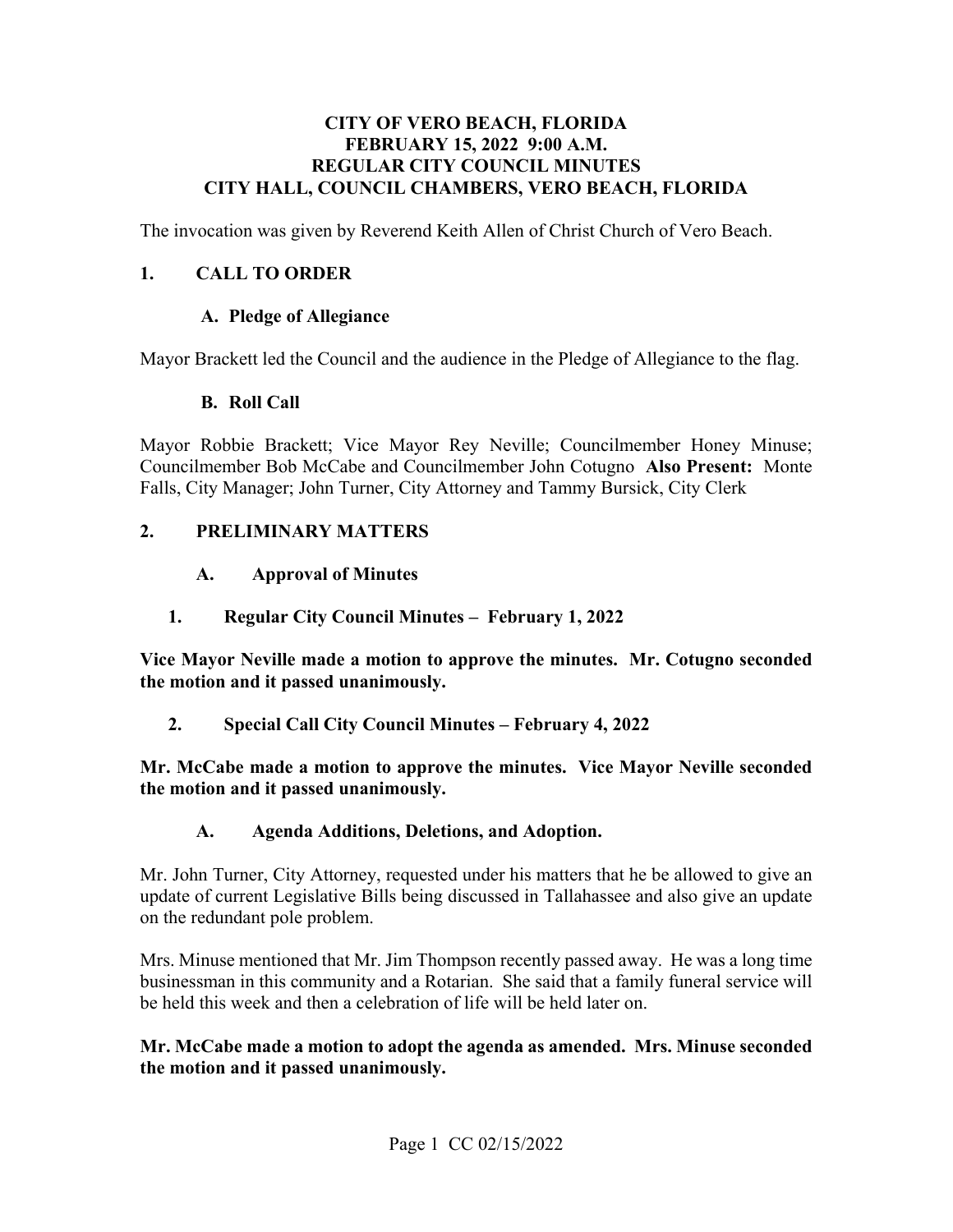#### **B. Proclamations and recognitions by Council.**

#### **3. CONSENT AGENDA** (include amount of expense)

#### **A) Renewal of Contract 1449-C, Utility Bill Printing and Mailing Services ([\\$89,371.72](https://89,371.72))**

competitive bid in this competitive situation. Mr. Cotugno asked if this renewal of contract will go out to bid or is the \$[89,371.72](https://89,371.72) a

competitive bid in this competitive situation.<br>Mr. Monte Falls, City Manager, said that this contract will not be going out to bid.

 Ms. Cindy Lawson, Finance Director, commented that the City pays a very reasonable price for the work that they receive. She said by making a switch to another provider it would not be cheap and is not easy because of the software they use.

Mr. Cotugno asked Ms. Lawson if they were going to make sure that this is a competitive bid and send it out for bid next year.

on putting it out to bid next year. Ms. Lawson felt that the price they pay for these services is reasonable and they don't plan

Mr. Cotugno asked if they would be using this firm for the stormwater utility bills.

Ms. Lawson said no, that would be handled through the Tax Collector's office.

Ms. Lawson said no, that would be handled through the Tax Collector's office.<br>Ms. Lawson expressed that the price the City is being charged is reasonable and this firm has held to the same price for many years. She said that they have a good partnership with this firm and she would not recommend changing. They also do special inserts for the City and only charge a reasonable amount.

#### **B) Advoco, LLC to Accenture LLP Assignment and Assumption**

**C) Oakmont Park Drainage Study (Cost: \$84,820)** 

 **the motion and it passed unanimously. 4. PUBLIC HEARINGS Mr. McCabe made a motion to approve the consent agenda. Mr. Neville seconded** 

- **A) ORDINANCES**
- **1) An Ordinance of the City of Vero Beach, Florida; Amending Chapter 26, Cemetery, of the Code of the City of Vero Beach; Revising Order of Sales; Revising Burial Lot Restrictions; Amendment Monument Standards; Amending Columbarium Restrictions and Regulations; Providing for Codification; Providing for Repeal of Conflicting Ordinances; Providing**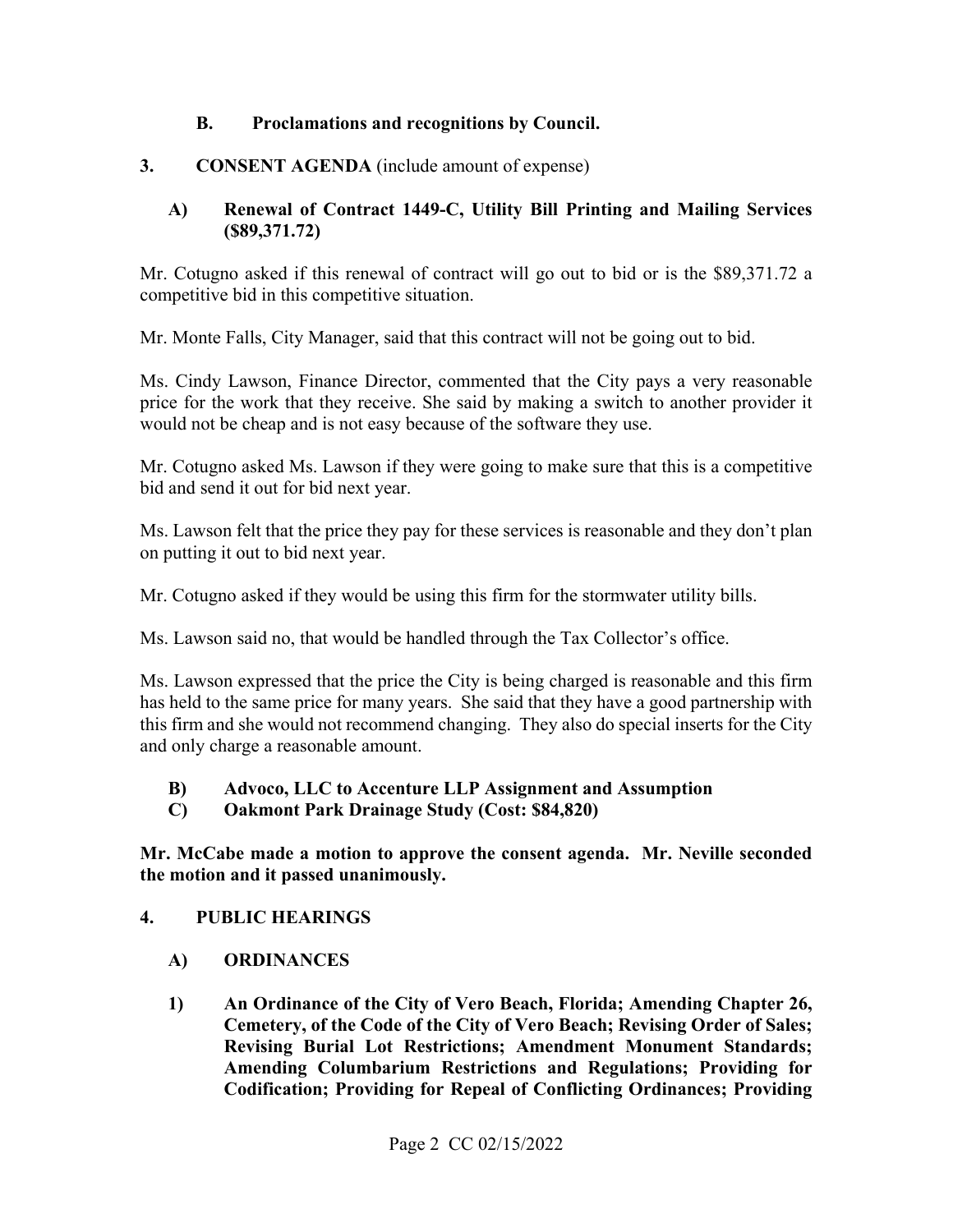#### **Providing for an Effective Date. – Requested by the Public Works Director for Severability; Providing for the Correction of Scrivener's Errors; and**

The City Clerk read the Ordinance by title only.

 Mr. Falls reported that this Ordinance is to consider some housekeeping measures that need to take place at Crestlawn Cemetery. The amendments will eliminate order of sales for Lots in Section J, Block 2; create enhanced requirements for contracted grave diggers; and revise the monument standards for vertical monuments and grave markers.

Mayor Brackett opened and closed the public hearing at 9:11 a.m., with no one wishing to be heard.

**Mrs. Minuse made a motion to adopt the Ordinance. Vice Mayor Neville seconded the motion and it passed 5-0 with Mr. Cotugno voting yes, Mr. McCabe yes, Mrs. Minuse yes, Vice Mayor Neville yes, and Mayor Brackett yes.** 

 **2) An Ordinance of the City of Vero Beach, Florida, Amending the Land Development Regulations by Amending Chapter 62, Article III, Commercial Districts, Chapter 62, Article IV, Industrial District, and Chapter 62, Article VII, Airport Master Plan Land Use Zones, to add Commercial Food Services to the List of Permitted Uses in the C-1, Commercial District, ALI-A1 and ALI-1, Airport Light Industrial Zoning Districts, and M, Industrial District; Amending Chapter 60 (Appendix. Definitions) to add a Definition of Commercial Food Service; Providing for Codification; Providing for Conflict and Severability; Providing for Correction of Scrivener's Errors; and Providing for an Effective Date – Requested by the Planning and Development Director** 

The City Clerk read the Ordinance by title only.

 with the Airport on a text amendment to Chapter 62, Article VII, Airport Master Plan Land meals to deliver the meals to other locations with no on-site meal service to customers. establishments or provide catering services. This Ordinance would change the list of permitted uses in a zoning district. This is the first of two (2) required public hearings. The Planning and Zoning Board held a public hearing on January 20, 2022, and voted 5-0 in favor of the Ordinance. Staff recommends approval of the Ordinance. Mr. Jason Jeffries, Planning and Development Director, reported that he has been working Use Zones, to add commercial food services use to the ALI-A1 and ALI-1, Airport Light Industrial Zoning Districts, and add a definition of commercial food services to Chapter 60. The purpose of the text amendment is to allow establishments that prepare food and The Airport has potential tenants interested in leasing commercial sites for establishments. that prepare food in commercial kitchens, but sell the food through mobile food

Mrs. Minuse asked once the food is prepared does this include delivering it as well as having someone pick up the food.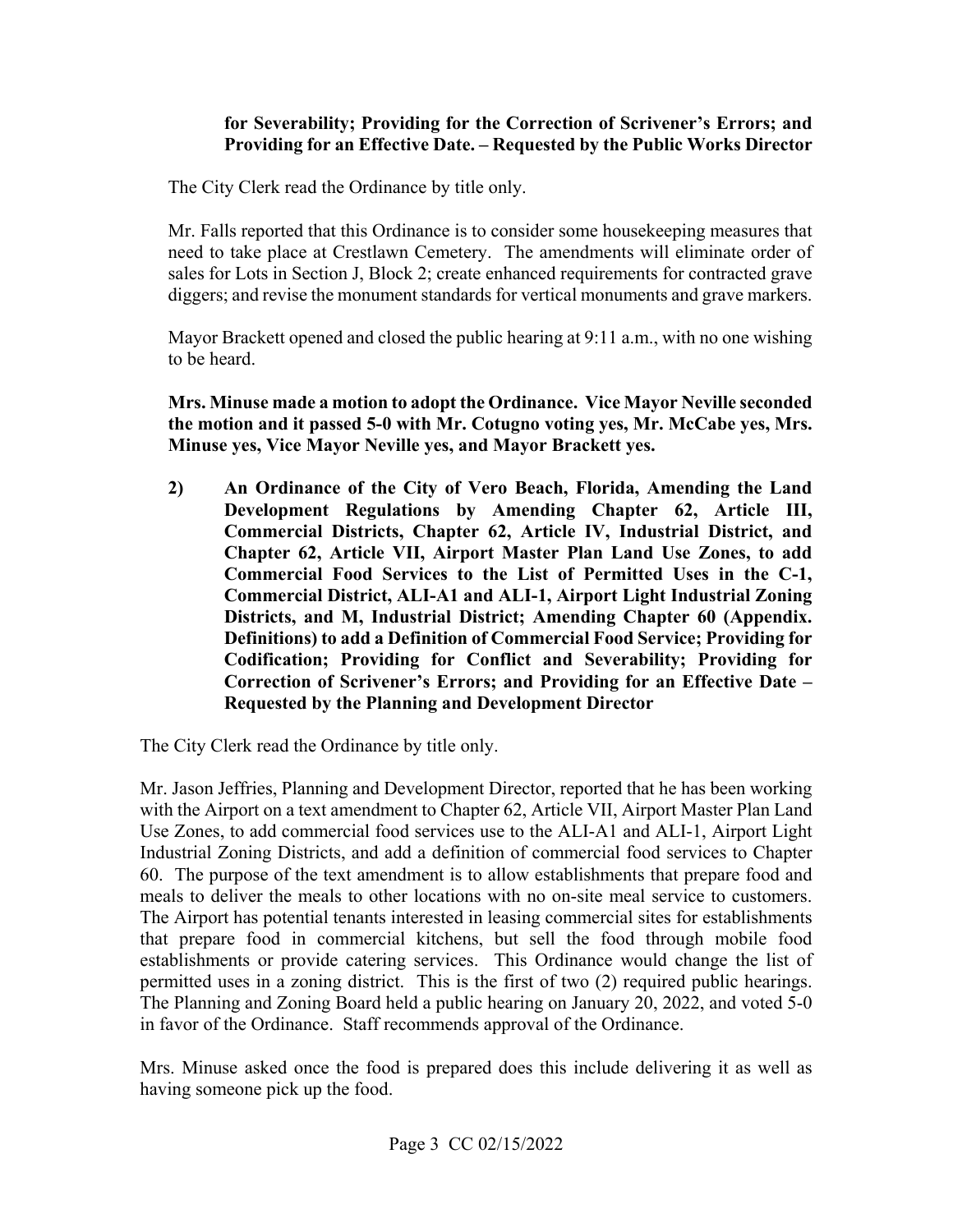Mr. Jeffries explained that would be up to the individual business. The City does not regulate how they operate their business.

Mayor Brackett opened and closed the public hearing at 9:17 a.m., with no one wishing to be heard.

 **Mr. McCabe made a motion to adopt the Ordinance. Mr. Cotugno seconded the motion and it passed 5-0 with Mr. Cotugno voting yes, Mr. McCabe voting yes, Mrs. Minuse yes, Vice Mayor Neville yes and Mayor Brackett yes.** 

#### **B) RESOLUTIONS**

#### **5.** PUBLIC COMMENT (3-minute time limit)

 on Saturday where there were about 75 to 100 people attending. The meeting was to those people living in the neighborhood who are opposed to the expansion of the Marina. small. There is not going to be enough parking for people who own those boats especially when a lot of people want access to their boats. He said the disruptions of neighborhoods situation. There could be a boat storage building built at the Three Corners property near the Youth Sailing Club. He also is opposed to what current people are being charged at the people running the Marina is to squeeze every nickel they can from anyone there. They are now charging people to park their bicycles there and storing your kayak there keeps going up. He said it seems to be a commercial enterprise now. Since the Dog Park and the Rowing Club have been built the traffic in this area has continued to increase. He said they might consider to see if ORCA has any interest in taking over the old Waddell building. He asked Council to please consider other options. Mr. James Shay, Mockingbird Drive, commented that there was a neighborhood meeting discuss the Marina and expansion at the Marina. He was at today's meeting to speak for He said there are a number of reasons why and the first being is because the space is too would be immense. He said the noise that the forklift makes when getting boats off racks is very loud and they already have a real traffic congestion issue because of Beachland Elementary. He said the traffic sometimes backs up close to a mile on Beachland Boulevard. He knows that at times everyone has issues and things they don't want and there are better alternatives that can be reached. He felt they had some alternatives for this the Marina and the way prices have been going up. It used to be the Marina was known as Velcro Beach because you came here and you never wanted to leave. The philosophy of

 against the expansion of the Marina, which he said is not the case. He said every week the the Marina and has never heard sounds from the lift truck in the day or at night. He Mr. Keith Drewett, Eugenia Road, commented that he was not able to attend that meeting, but did not want to leave this meeting with the impression that the whole neighborhood is Marina Director gives an update of what the usage of moving boats at the Marina is into the water and it is very low. He agrees that the traffic generated from Beachland School should be addressed, but it should not be a problem of the Marina. He lives very close to disagrees with the comments made about the Marina management. He said that the Marina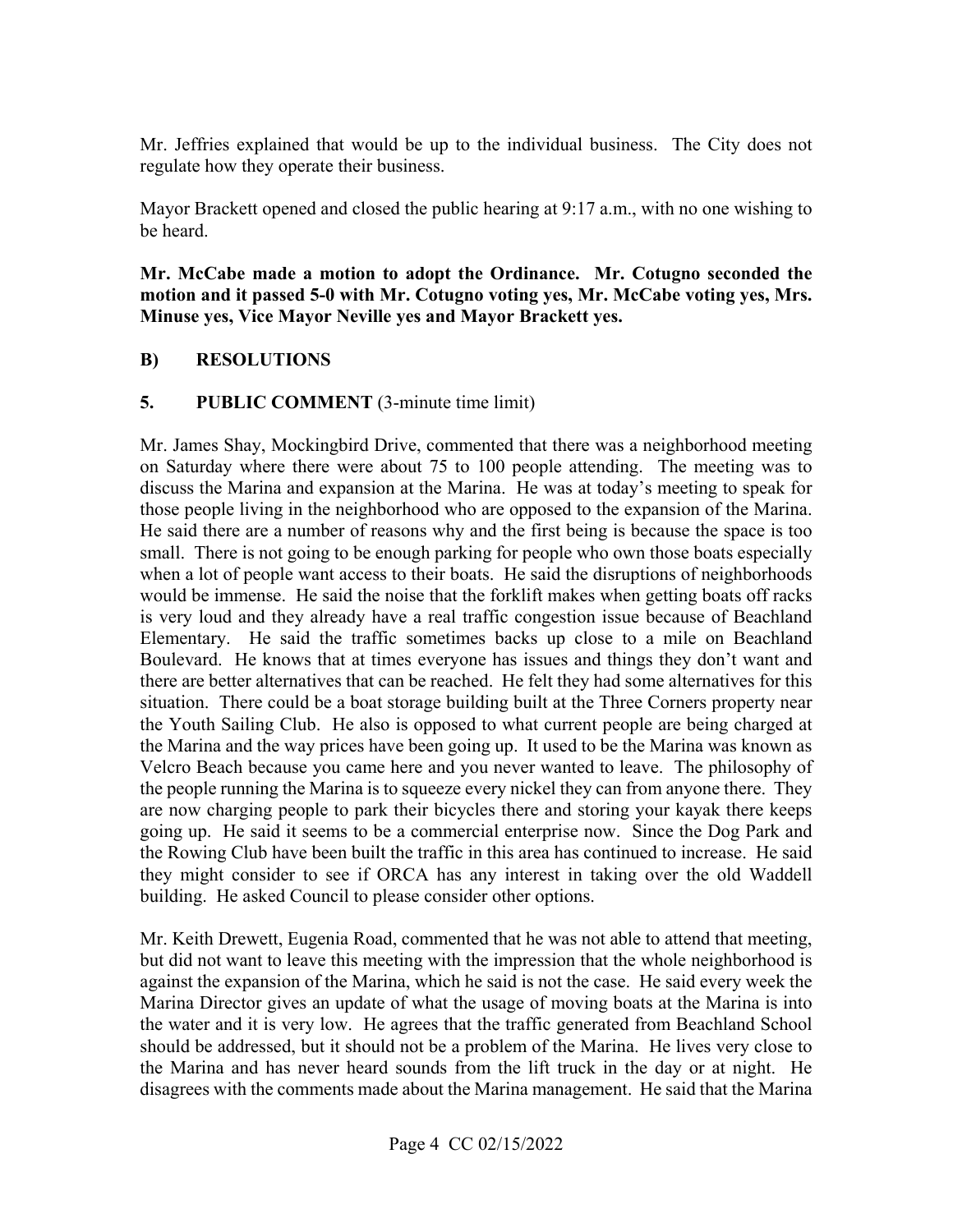Enterprise Fund and it has to pay its own way. Also, ORCA is not interested in moving to this property. is much cleaner and organized then it was before. He explained that the Marina is an

 Mr. Gary Froonjian, Fiddlewood Road, commented that he knows why people move here or have grown up in this area and never leave. He said it is because they love the area. He years. He asked how they could not consider the Lagoon as their natural estuary and place for their children to enjoy. How can they be so self-centered and not consider what the being done. He questioned what is in that muck. He said there is poison in that water. being done. He questioned what is in that muck. He said there is poison in that water. This is a neighborhood Marina and he doesn't know if the local citizens are using that current facility. He said he doesn't know the percentage of actual residents using it. He the problem before expanding the Marina. has been here for 18 years now. He has seen a lot of degradation of the Lagoon over the expansion of the Marina will do to the Lagoon. They need to pay more attention to the environment. He said he has not heard or seen anything about an environmental study doesn't know how far along they are with this Marina expansion because for the last two (2) years they have been locked down because of the pandemic. He never saw anyone knocking on neighborhood doors to let people know what is going on. He said let's address

 Three Corners property and keep the character of their Marina the same. He supports repairing and upgrading the Marina because it does need some work. To expand it, particularly with a large storage area, would change the character of their neighborhood. There is enough room at the Three Corners property to have this Marina there and that is where it should be. Mr. John Milward, Date Palm Drive, suggested that their nice little neighborhood Marina should remain the same character that it is now. The Marina should be developed at the

 Ms. Cheryl Mulligan lives down the street from the Marina and grew up in this area. She said it always seemed very strange to her to see those boats at the Marina. She said now it to dock there and don't pay any taxes. They also use the bus for a free ride to go where they want to go. She also had some problems with the bus route. seems like it is a storage place for boats. Most people don't know about this Marina expansion. She said it seems like it is out of place. It should be at the Three Corners property. She commented on the number of people who come to the Marina and pay \$20.00

 Mr. Roger Marcel, Indian River Drive, understands in the new plan that they will be taking green space a way for a parking lot that will hold hundreds of cars. He said when people come to the Marina and unload their boat into the water they are loud. Then when they the muck problem that is 5-feet deep. He is all for taking care of the Marina, but is against making this Marina a lot bigger than it currently is. come back to the Marina and unload their boat after being on the water they are also loud. He doesn't want to see the green space become a massive parking lot. He commented on

 Lagoon. There are concerns out there on how this will impact the Lagoon. He recently Mr. Ken Daige knows that Council is aware of the problems that they have with the attended a vision workshop conducted by the County and it was interesting to see how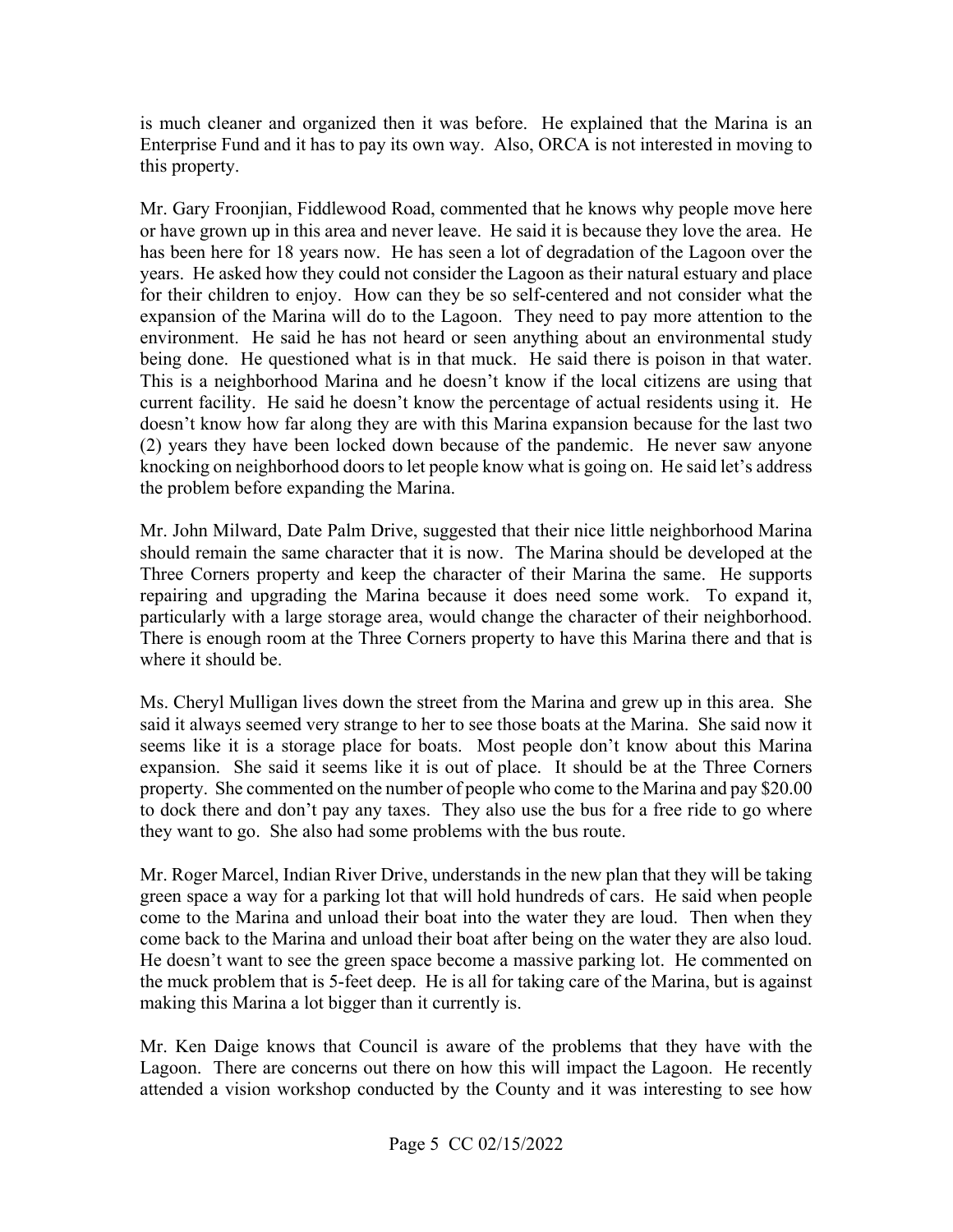some of the questions from the first visioning meeting that was held were answered. The number one (1) thing he came back with from that visioning meeting is the concerns people attending the meeting who are aware of the development that is occurring and it not being stopped. He questioned how much more development do they want to occur. There are a lot of new people coming to Town who don't know the checks and balances done by the are the decision makers and if they want something changed they are the ones to do it. He stop people from moving here, but can do like people have done in the past and that is protect what they have. He agrees that there are repairs that need to be made at the Marina. themselves. There has been a pandemic going on for the last two (2) years and people are scared to come out of their homes. He also encouraged people to step up if they have a different point of view, but they need to do it peacefully. have with the environment. He said there were a number of County Commissioners City Council when it comes to development. He points out to people that the City Council said that threats are sometimes made if people don't like what stance you take. They can't He suggested to Council to go and talk to the neighborhood and look at the situation

 traffic pattern, but does not believe there is a parking problem at the Marina. He said there are two (2) parking areas behind the storage area, as well as the old Waddell building. He said that people love having boats, but don't use them as much as you would think they would. He has a boat and regrets not using it as much as he would like to. He commented Vice Mayor Neville commented that he lives on Date Palm Road and has observed the on the traffic that is generated by the Dog Park, which he feels is more traffic then what is generated by the boat storage building.

 is just a "conceptual plan" that will grow as it needs to. They will have many more meetings to discuss the plan and get approval from Council on the different items as they Mayor Brackett appreciated everyone's comments. He said that these plans have been discussed since 2018. He said at that time they were looking at privatizing the Marina, which is not what the community wanted. He pointed out that the plan they are discussing come into play.

Mr. McCabe echoed that nothing has been approved in this plan at all.

Mayor Brackett said except for needed maintenance at the Marina.

 be done. She also brought up that the Marina is doing a lot of enforcement like the oil spill Mrs. Minuse assured everyone that Council is very aware of the environment concerns and have been working on them. They are very conscientious about the Lagoon and what can that was mentioned.

Mr. Falls mentioned that he is working on scheduling a workshop to talk about the dry storage building and the components of the Marina. The workshop will be scheduled in about six (6) weeks. He said that selling the old Waddell building to ORCA will not work because of the grants that the City applied for when they took over that building. He recalled that the City purchased that property because at the time the owners of the property were looking at selling it to developers to put condominiums there and that is not what the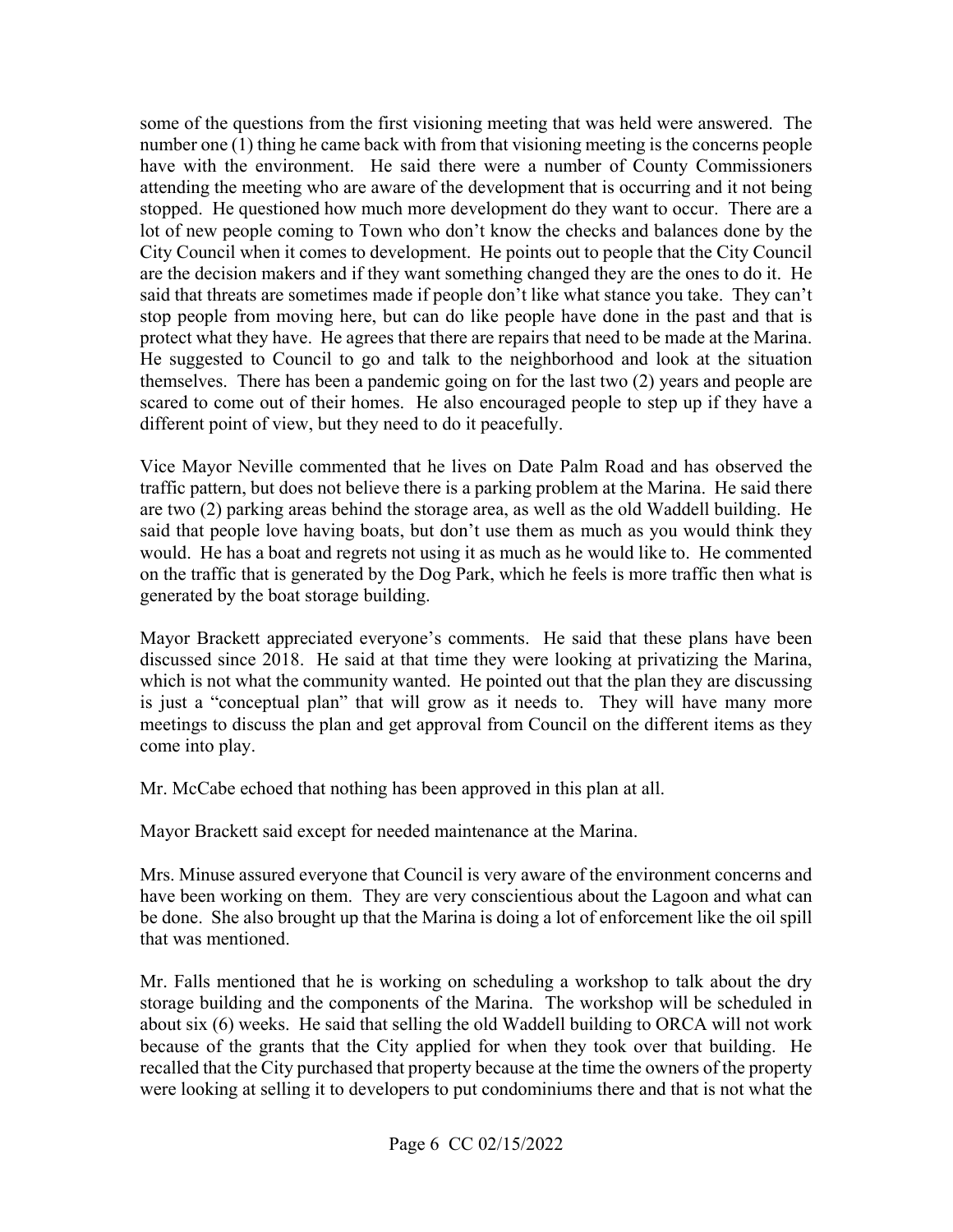said that the proposed workshop will take place in the Council Chambers to give the public public wanted to have there. He said as far as the Lagoon goes, the City is way ahead of their part in cleaning and spending money for the Lagoon and will continue to do that. He a chance to talk to the Council about their concerns. They could also make it a joint City Council/Marine Commission workshop.

#### **6. CITY COUNCIL MATTERS**

#### **A) NEW BUSINESS**

#### **B) OLD BUSINESS**

#### **1) Discussion of the Three Corners property – Requested by Councilmember Bob McCabe**

 because of the late hour that he was able to go over what his opinion on the matter really is. He wanted to go over why he was opposed to the Resolution and voted against it. He land sit for the last seven (7) years. He noted that he has some firsthand experience with stacks that came down in 2006. He remembered standing on site with the Mayor to watch Mr. McCabe commented on what a good meeting they had last month when they discussed the Three Corners property. He said there were about 30 people that spoke. He didn't feel appreciated Council for allowing him to present his views today. He said that there is no one in this room and City that wants to see this property get developed more than he does. He said the sooner the better. It has been disconcerting from his standpoint of letting this Brownfield Development. When he worked for General Motors he set up a new facility called the New Center Development Partnership to work on a much blighted area around the GM headquarters in Detroit, Michigan. He was also Chief Executive Officer at a company in Canada called ACSYS Technologies, where he redeveloped a 46 acre 100 year old heavy industrial site in Oshawa, Ontario. He said with that project they demolished over two million square feet of buildings, which included some old smoke them come down. The property was then sold off for various things. So this shows that he is not against development.

 two (2) properties in the Charter. He said at that time nine (9) out of ten voters voted to  *lease, trade or gift is approved by a vote of the electors of the City of Vero Beach."* So the the horse. They are being asked to take the entire piece of property out of the protection Mr. McCabe pointed out that the sentiment for keeping this land for public use was captured very well in the 2007 referendum when over 86% of the voters voted to put those save those parcels for public use. The Charter language was as follows: "*These parks and public lands may not be sold, leased, traded, or given away by the city unless such sale,*  referendum and process that they are being asked to review today is putting the cart before of the Charter before they know what actually might be built on it because they are only in the concept phase. He said it has been brought up that there have been no traffic studies or environmental studies done and this property sits on their environmentally challenged Lagoon. They are being told that everything in the Master Plan Concept is just that a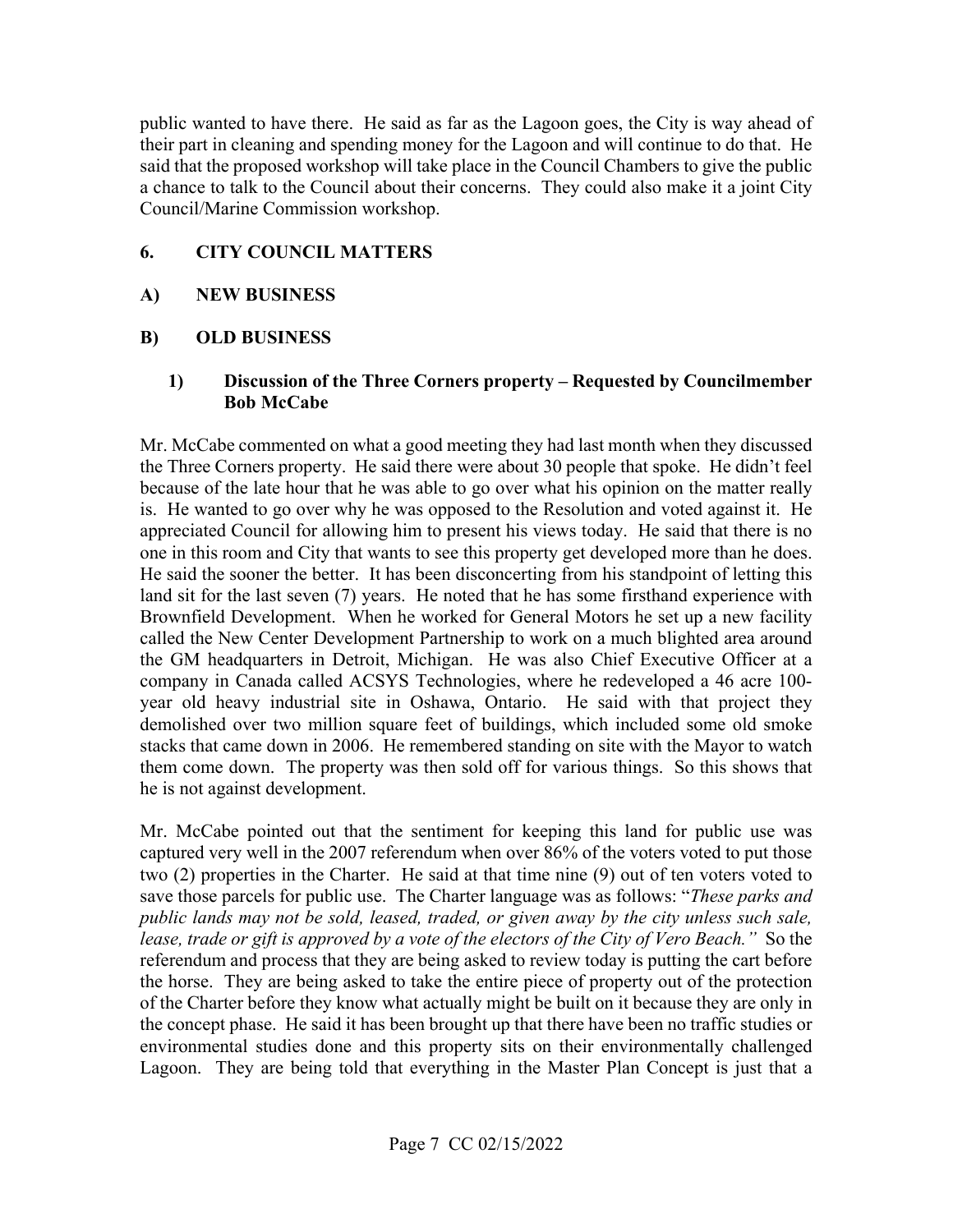"concept" and ultimately subject to whatever the developer decides is feasible from their viewpoint or what they want to do on that property.

 Mr. McCabe noted that they have been talking about this matter for years and a lot of them are frustrated and feel that this debate has been going on for a long time, which he is calling the "Exhaustion Factor." He felt that this was too important a decision to allow a developer the citizens of Vero Beach. He believes that they could open the property up to be used fence around the area, fill in the pot holes existing on the property and start using some of and future City Council to develop property requiring very little if any future input from right now at a minimal cost. They are already mowing the grass so they could put up a it. He said that this has been done on the south side of the bridge for the Youth Sailing Foundation.

 the building has some romantic appeal to some, but with no factual support. He said there concept. He said perhaps many citizens might want to have a nice restaurant there, but believe a hotel or any residential unit on the property is a non-starter. He believes they a developer. He briefly gave a summary of some of his concerns. Back in 2007, there was Consultant, he was not in favor of a 99-year old lease and there needs to be an Mr. McCabe commented that at the meeting when this matter was discussed a local engineer spoke on Big Blue being unsafe and that it would be far more costly to repurpose the existing building than to build a new one. He has heard that some other local officials have also cautioned that no one should be going into that building at this time because of safety reasons. He concurs with these assessments based on his experience. He said saving is no developer that would touch this building except to tear it down and get the scrap value out of it. This is the citizen's property and the residents should decide what it is going to be used for. He believes that the voters should be able to choose what each of these individual properties are going to be used for and not just have one irrevocable vote on a could start working on plans for a more positive publically assessable project and allow the voters to select uses of the property. Then they could vote on a referendum to selectively take only those sections of land out of the Charter and leave the balance of the property to be protected. There are a number of possible uses that can be implemented now without any Charter revisions. He went over some things that could occur now without involving a vote of 86% to have these properties in the Charter for protection, in the survey given by DPZ the citizens put having residential development as their last choice on the property, repurposing the Power Plant is too costly, the Marina would be competitive with the City Marina, he has some concerns with the South Beach Cabana as discussed by their Financial environmental assessment completed. He thanked Council for allowing him to present his views.

property. He is not going to allow a developer to take this property and put condos on it. Mayor Brackett commented that this was not an all or nothing deal. The south side property is not going on the referendum nor is the property across the street. There is no vision to turn this property over to a developer and let them say what is going to happen on the He said that is not going to happen. However, they have to have development on this property that is financially feasible.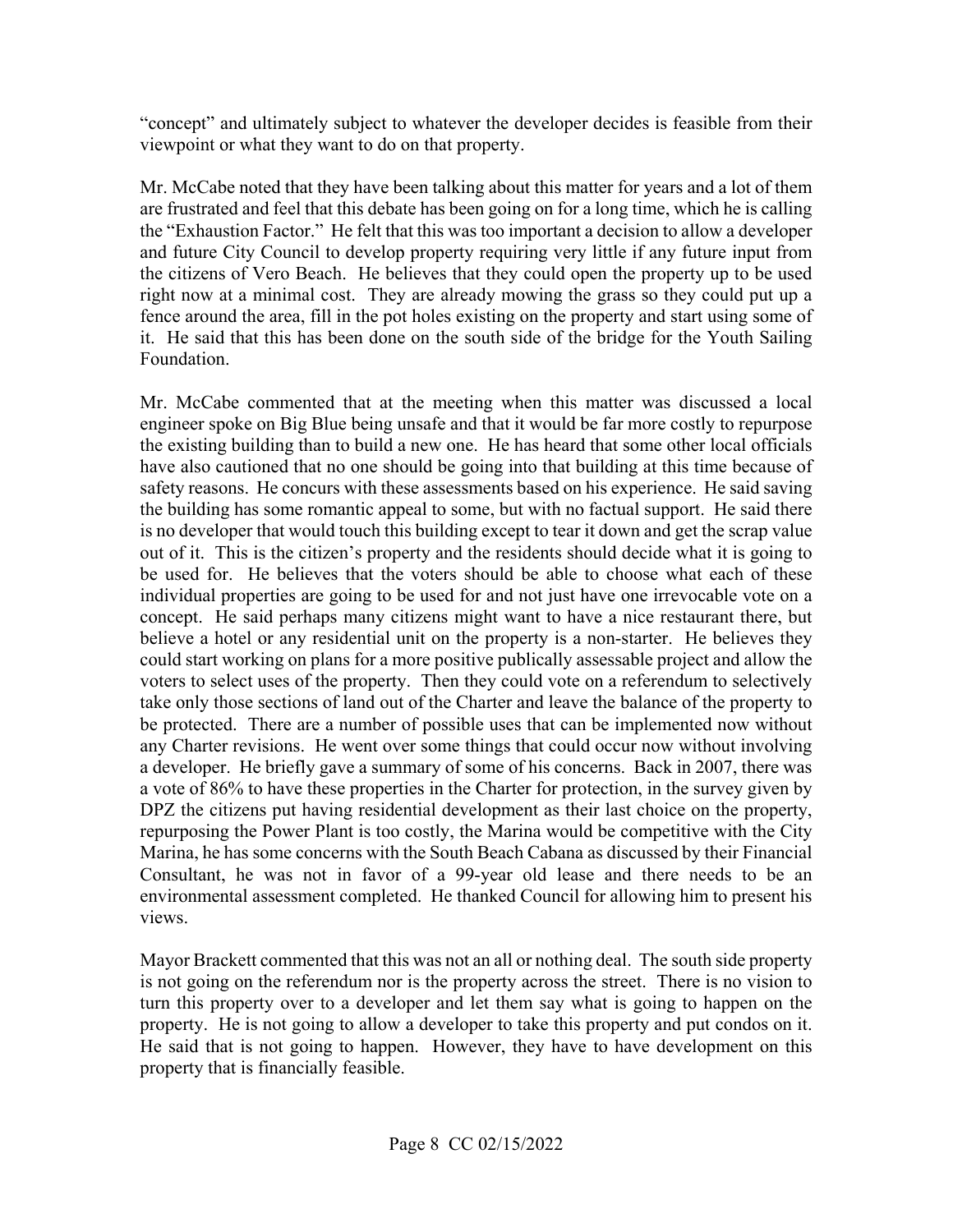Mrs. Minuse went over the history of why this property was put in the Charter. She said at the time they were selling the utility company and the community had great concerns on what would be put on the property if the sale was to be completed.

 come up with this community plan and it has been done in a transparent way. Mayor Brackett said that was correct. There was a big concern that Florida Power & Light would turn around and sell the property to someone else. He said they all have worked to

 zoning has to be changed in order to use it as Park land. The property was put in the Charter to protect it and let the people of this community decide how it was going to be used. Vice Mayor Neville expressed that this is commercial property and not Park land and the

 Mr. Cotugno appreciated Mr. McCabe's comments. He said as the newest person on the they believe that the residents want. He said one (1) of the purposes in having the meeting who vote and live in the City. He loved hearing the diverse opinions from both sides. He for a long time. He was a member on the Steering Committee and it was an exhausting here. They will make sure that the property is treated with the care it deserves and they deliver something that their community will be proud of. Council and only living in this community for four (4) years he knows that as Councilmembers they try to base their decisions on what their experiences are and what in the evening was to have the cross sections of their citizens speak, which includes most said what he found out is that the citizens want something to happen, they are concerned about the Lagoon and are concerned with public property. They want to have something that they can be proud of and bring their families to. He has been going through this process process. He said when the charrettes were held they heard everyone's opinions from all walks of life. He said the problem with this site is that it is too big and there are a lot of options for it. He said they (Council) bring their life experiences here and he appreciated Mr. McCabe saying his peace, but realized 17 years was a long time ago and things have changed. This team that sits on the dais are all concerned how this property is going to be developed. They are all concerned to protect the life style here, which is why he moved

# PUBLIC NOTICE ITEMS FOR FUTURE PUBLIC HEARING **7. PUBLIC NOTICE ITEMS FOR FUTURE PUBLIC HEAI**<br>Public Hearing will be held on March 1, 2022 at 5:00 p.m.

 **Election to submit to the Electors a Proposed Amendment to the Charter A) An Ordinance Calling and Providing for the Holding of a Referendum in the City of Vero Beach, Florida, on November 8, 2022 at the General of the City of Vero Beach. (Former City Power Plant Site). – Requested by the City Council** 

The City Clerk read the Ordinance by title only and reported that the public hearing will be held on March 1, 2022 at 5:00 p.m.

alternative plan because of COVID.<br>Page 9 CC 02/15/2022 Mrs. Minuse suggested having in the backup material that DPZ came back to them with an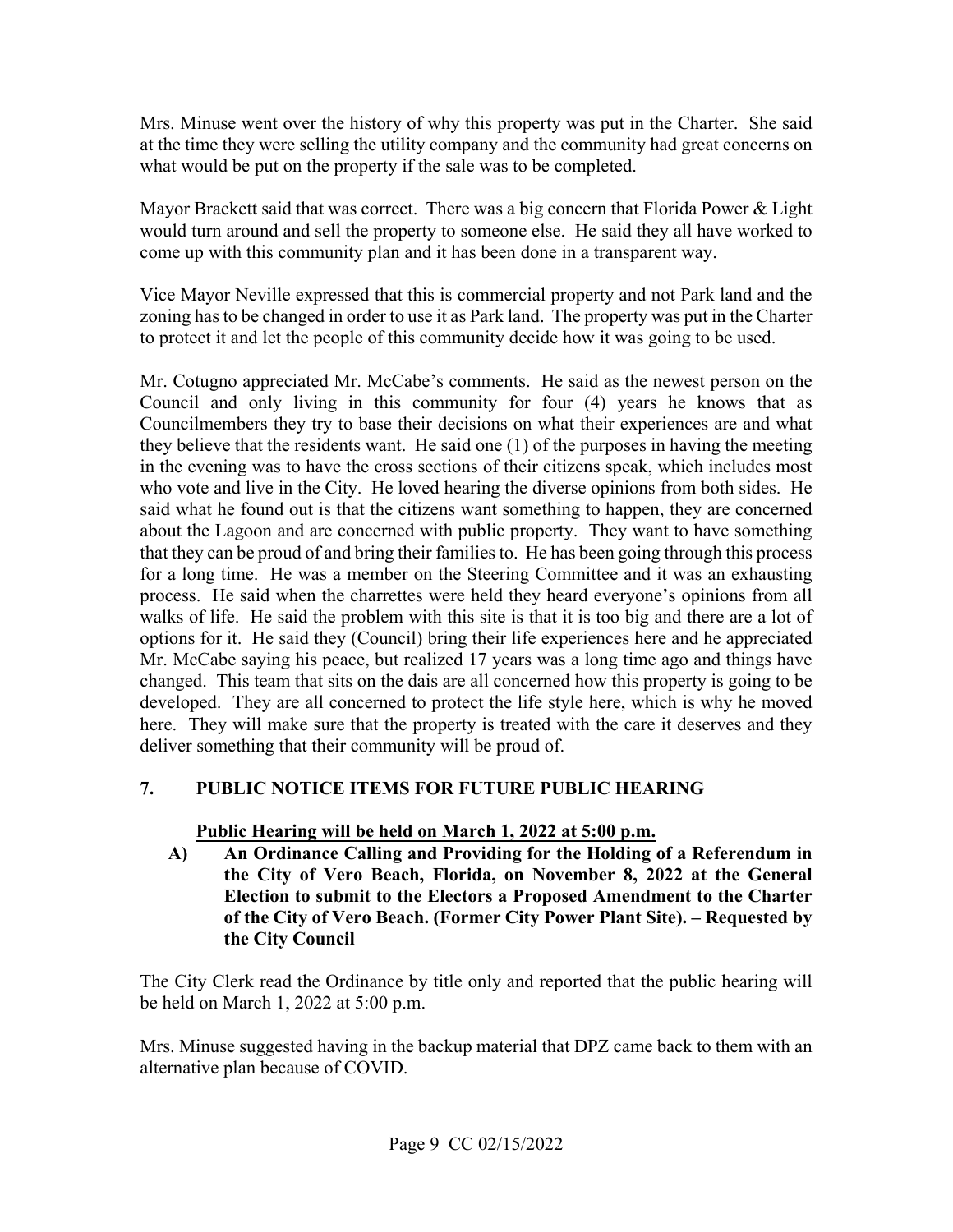Mr. Falls said that can be included when they bring the Ordinance back for a public hearing.

 (referendum item) to be clear to the voters on what they are voting for. Mrs. Minuse commented on how tough it was to only be allowed to use 75 words.

 Mr. Turner explained that wordsmithing these is difficult at best. He said you have to state in an unambiguous fashion what you are asking the public to vote on and the text cannot be greater than 75 words. You have to sit there and count the words one by one. He said after reading the language over and over again you do get bogged down in preparing it and sometimes you don't quite see the purpose. He told Council if they have any words that they want to see addressed or changed now is the time to discuss it. He said those changes can be made and voted on at the March  $1<sup>st</sup>$  public hearing, but after that the referendum question will be set and on the ballot in November. He said as long as they stay in substantial compliance with what the purpose is they are good to go.

Mayor Brackett asked Mr. Turner to explain why there is a 75 word cap.

Mr. Turner said it is outlined in the State Statutes.

Mr. Turner said it is outlined in the State Statutes.<br>Mrs. Minuse said that the word "recreational" was missing. She wants people to see very but said it could be a little freighting for people who maybe sees this as more commercial clearly what the intent is. She understands why substantial compliance is in the wording, as opposed to public.

 Mr. Turner told Mrs. Minuse that was a great point. He said the term substantial concept plan outlines that was approved by City Council on February 1, 2022. He said that would be the guiding source for this project. He didn't want to deviate from that term, but recommend to stay with substantial compliance because that is what they have said all compliance was included because of the history of this project. He said as they were developing it through all the charrettes and input through each process it was stated at the final approved development it would be in substantial compliance with what the master would love to hear suggestions. However, he does not recommend changing it and would along.

Mr. McCabe said so the governing document will actually be the concept plan approved by Council.

Mr. Turner answered yes.

Vice Mayor Neville suggested saying *Shall the City Charter (Section 5.05) be amended to permit the former power plant site north of the Alma Lee Loy Bridge to be developed pursuant to a long-term lease for primarily public use and access, in addition to restaurant, retail, hotel, and similar uses, in substantial compliance with the master concept plan approved in Resolution No. 2022-03 by City Council on February 1, 2022.*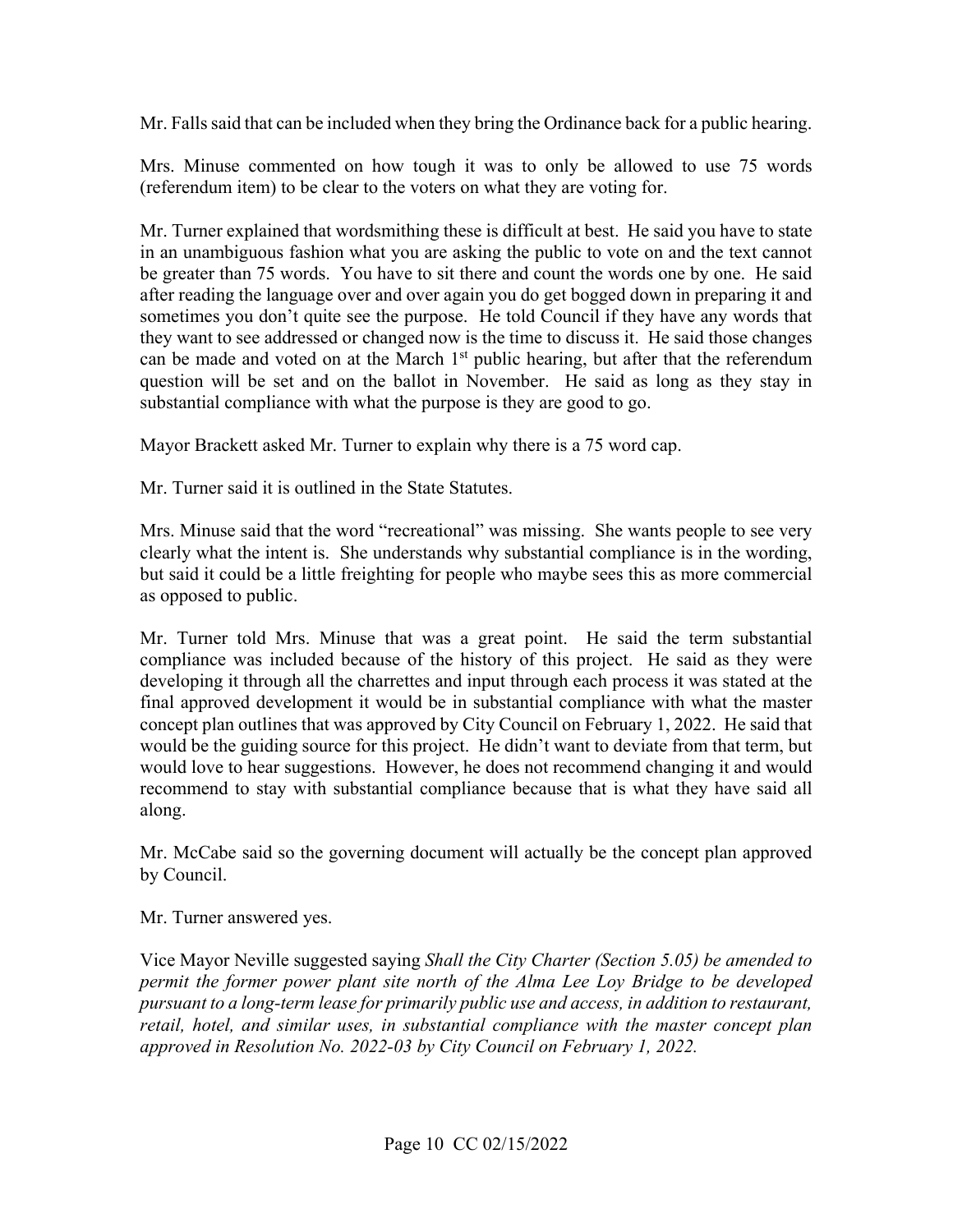Mr. Turner did not see any problems with changing the language to read that way. They "permit" "to "allow." just need to stay within their 75 word allotment. He said they could substitute the word

 language to let Council or staff know before the scheduled public hearing. Mayor Brackett said that if anyone, including the public, has any comments about this

 specific limitations are. Mr. Jeffries pointed out that the specific language that goes into the Charter is where the

## **8. CITY CLERK MATTERS**

 (Staff/Consultant special reports and information items) **9. CITY MANAGER MATTERS** (include amount of expense)

## **10. CITY ATTORNEY MATTERS**

 Mr. Turner gave an update on the redundant poles that they have in the City. He said the problem they face is there are these old utility poles still in place and what do they do with them. He said there are some poles that now have accessory uses for telephone or cable. This was discussed last year in the Legislature and they asked that the Public Service process in getting rid of the redundant poles. The City is also addressing the problem (1) of their March meetings. He said between the new State law and their revised right-of-Commission (PSC) handle the issue with the redundant poles. He said there is now a through its revised right-of-way Ordinance. They will require permits for the new poles, but permits will not be issued until the old poles are no longer there. He is still working on the language for the right-of-way Ordinance and hopes to bring it before Council at one way Ordinance, both should be helpful in clearing this up.

Vice Mayor Neville commented that most of the poles are being replaced with concrete poles.

he could ask their local Florida Power and Light Representative that question. Mr. Falls was not sure why Florida Power and Light chose to repair the existing poles, but

he could ask their local Florida Power and Light Representative that question.<br>Mrs. Jenny Flanigan, Assistant City Attorney, gave an update on the Bills being discussed in this year's Legislation session.

#### **11. COUNCILMEMBER MATTERS**

# **A. Mayor Brackett's Matters**

 Mayor Brackett reported that this morning he attended the annual prayer breakfast, but was and thousands of people attend. not able to stay for the speaker because of their meeting. He said this is such a big event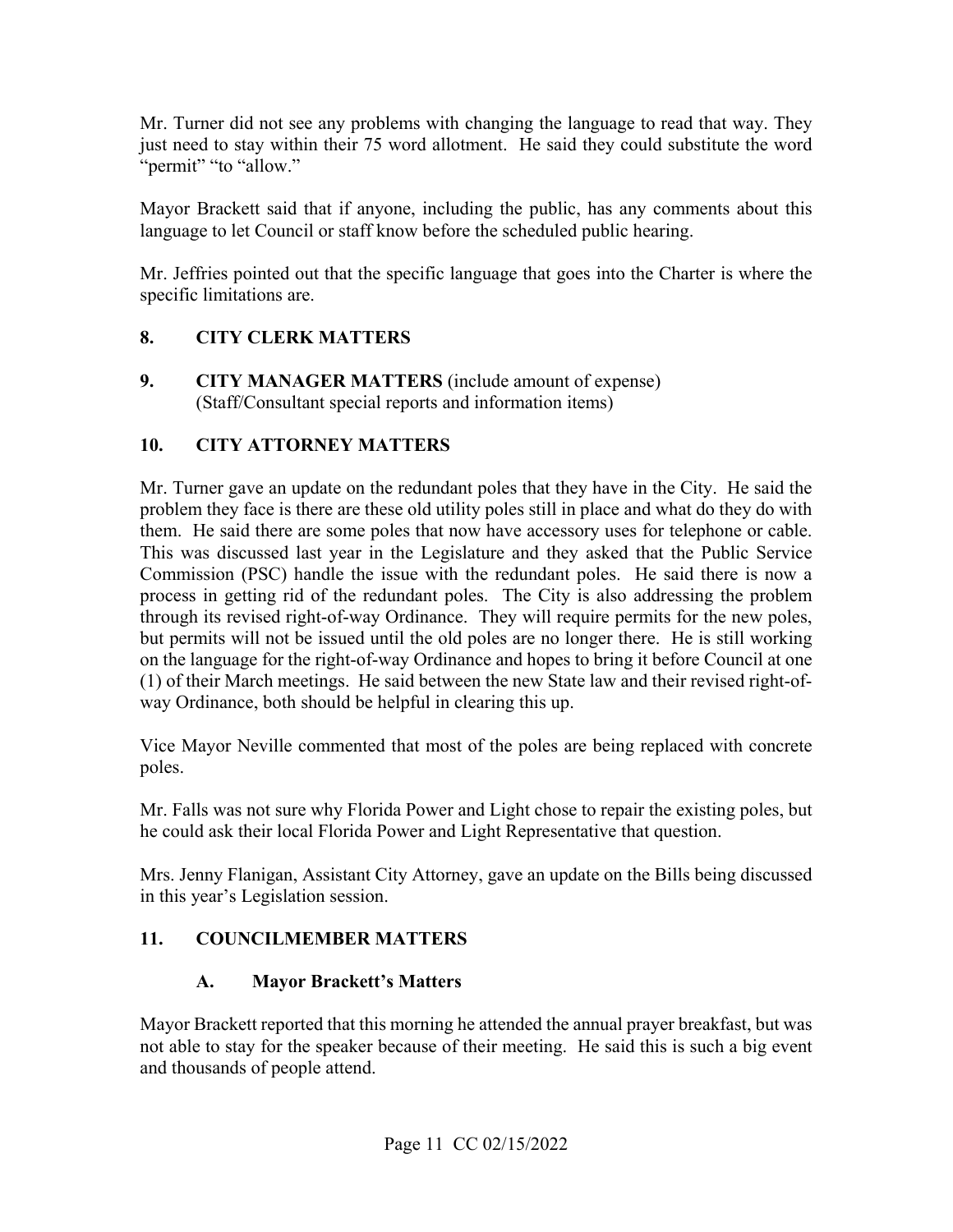Florida League of Cities and all went well. He was amazed at how many people were Mayor Brackett commented that he was in Tallahassee last week in conjunction with the attending different meetings at the Capitol and getting their voices heard.

# **B. Vice Mayor Neville's Matters**

 property was discussed and how well it was received. He said something that did not come Vice Mayor Neville commented on the last meeting that they held where the Three Corners up was the different groups that have been working on this project for so long and they should be acknowledged. He said that some of them that come to mind are the Indian River County Chamber of Commerce, the Marine Commission and the Recreation Commission. He thanked all the people who have and are presently serving on these Commissions and the time they volunteer to the City.

# **C. Councilmember Minuse's Matters**

Mrs. Minuse agreed that they are so fortunate to have these volunteers serve on these Boards and Commissions. She thanked them for their services.

 Mrs. Minuse mentioned that the Bill to abolish the Indian River Soil and Water Conservation District Board did not pass, but has been amended to regulate the Boards very tightly.

 Cities Advocacy Team, which she has agreed to do. She said they will be meeting soon Mrs. Minuse mentioned that she has been asked to serve on the Treasure Coast League of and she will keep the Council updated on the discussions that take place.

# **D. Councilmember McCabe's Matters**

 Riverside Park. Mr. McCabe reminded everyone that this weekend is the annual Craft Brew Fest organized by the Rotary Club. He said the event will be held at Royal Palm Pointe from 11:00 a.m. to 4:00 p.m. There will be off-street parking and shuttle buses going back and forth from

# **E. Councilmember Cotugno's Matters**

 the Fire Marshal. The Fire Marshall has decided that there cannot be too many people in Big Blue because of safety reasons. However, he didn't say anything when the public tours working on setting up a meeting with the Fire Marshall to see if they can work things out. Mr. Cotugno reported that the Chamber Music Society event is on hold at this point due to were being offered and over 1,000 people went through the building. He said they are

 Mr. Cotugno commented that based on the success of their last Council meeting, he would like to have Council consider five (5) subjects of meetings that should be considered to be held in the evening. He knows that they have to provide proper notice so sometimes it is hard to wait until the agenda comes out to know what items are going to be on the agenda.